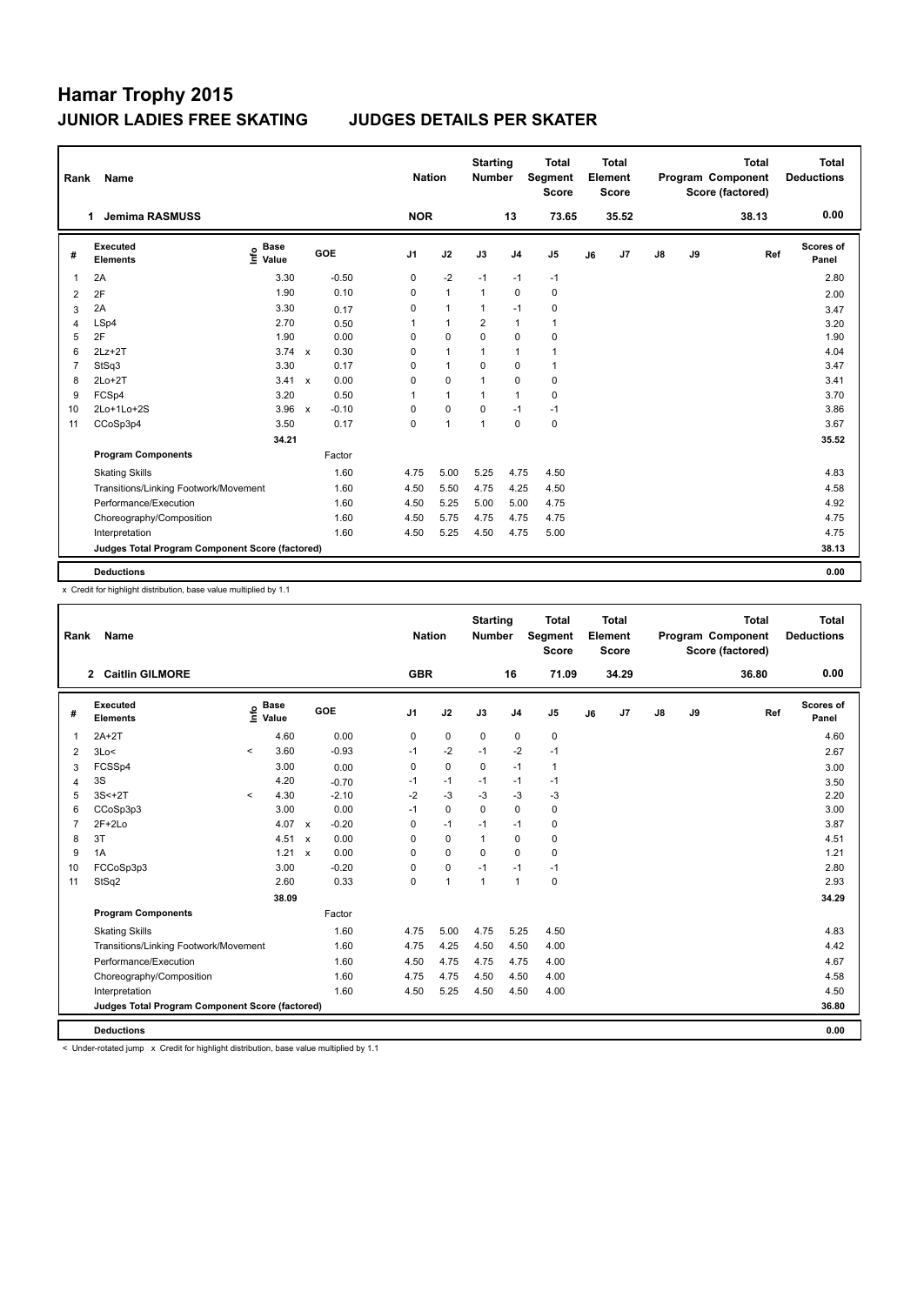| Rank           | Name                                            |         |                      |                           |                   | <b>Nation</b>  |                | <b>Starting</b><br><b>Number</b> |                | <b>Total</b><br><b>Segment</b><br><b>Score</b> |    | <b>Total</b><br>Element<br><b>Score</b> |               |    | <b>Total</b><br>Program Component<br>Score (factored) | <b>Total</b><br><b>Deductions</b> |
|----------------|-------------------------------------------------|---------|----------------------|---------------------------|-------------------|----------------|----------------|----------------------------------|----------------|------------------------------------------------|----|-----------------------------------------|---------------|----|-------------------------------------------------------|-----------------------------------|
|                | 3 Su Hyun KIM                                   |         |                      |                           |                   | <b>KOR</b>     |                |                                  | 14             | 69.12                                          |    | 35.26                                   |               |    | 35.86                                                 | 2.00                              |
| #              | Executed<br><b>Elements</b>                     | ۴       | <b>Base</b><br>Value |                           | GOE               | J <sub>1</sub> | J2             | J3                               | J <sub>4</sub> | J <sub>5</sub>                                 | J6 | J <sub>7</sub>                          | $\mathsf{J}8$ | J9 | Ref                                                   | Scores of<br>Panel                |
| 1              | 2Lz                                             |         | 2.10                 |                           | 0.30              | $\mathbf{1}$   | $\mathbf{1}$   | $\overline{2}$                   | $\mathbf{1}$   | $\mathbf{1}$                                   |    |                                         |               |    |                                                       | 2.40                              |
| $\overline{2}$ | 3S<                                             | $\,<\,$ | 3.00                 |                           | $-2.10$           | -3             | $-3$           | $-3$                             | $-3$           | $-3$                                           |    |                                         |               |    |                                                       | 0.90                              |
| 3              | 3T+2T+2Lo                                       |         | 7.20                 |                           | $-0.47$           | 0              | $-1$           | $-1$                             | $\mathbf 0$    | $-1$                                           |    |                                         |               |    |                                                       | 6.73                              |
| 4              | CCoSp3p3                                        |         | 3.00                 |                           | 0.00              | 0              | $\mathbf 0$    | $\mathbf 0$                      | $\mathbf{1}$   | $\pmb{0}$                                      |    |                                         |               |    |                                                       | 3.00                              |
| 5              | 3Lo<+2T                                         | $\prec$ | 4.90                 |                           | $-0.70$           | $-1$           | $-2$           | $-1$                             | $-1$           | $-1$                                           |    |                                         |               |    |                                                       | 4.20                              |
| 6              | 2Lo+2A+SEQ                                      |         | 4.49                 | $\mathsf{x}$              | 0.00              | $\Omega$       | $\Omega$       | $\Omega$                         | $\mathbf 0$    | $\mathbf 0$                                    |    |                                         |               |    |                                                       | 4.49                              |
| 7              | FCSp2                                           |         | 2.30                 |                           | 0.00              | 0              | $\mathbf 0$    | 0                                | $\mathbf{1}$   | $\pmb{0}$                                      |    |                                         |               |    |                                                       | 2.30                              |
| 8              | 3Lo<                                            | $\prec$ | 3.96                 | $\mathsf{x}$              | $-0.93$           | $-1$           | $-2$           | $-1$                             | $-2$           | $-1$                                           |    |                                         |               |    |                                                       | 3.03                              |
| 9              | 3T                                              |         | 4.51                 | $\boldsymbol{\mathsf{x}}$ | $-2.10$           | $-3$           | $-3$           | $-3$                             | $-3$           | $-3$                                           |    |                                         |               |    |                                                       | 2.41                              |
| 10             | StSq2                                           |         | 2.60                 |                           | 0.00              | 0              | $\mathbf 0$    | 0                                | $\mathbf 0$    | $\pmb{0}$                                      |    |                                         |               |    |                                                       | 2.60                              |
| 11             | LSp4                                            |         | 2.70                 |                           | 0.50              | $\overline{1}$ | $\overline{1}$ | $\overline{1}$                   | $\mathbf 0$    | $\mathbf{1}$                                   |    |                                         |               |    |                                                       | 3.20                              |
|                |                                                 |         | 40.76                |                           |                   |                |                |                                  |                |                                                |    |                                         |               |    |                                                       | 35.26                             |
|                | <b>Program Components</b>                       |         |                      |                           | Factor            |                |                |                                  |                |                                                |    |                                         |               |    |                                                       |                                   |
|                | <b>Skating Skills</b>                           |         |                      |                           | 1.60              | 5.25           | 5.25           | 4.75                             | 5.25           | 4.50                                           |    |                                         |               |    |                                                       | 5.08                              |
|                | Transitions/Linking Footwork/Movement           |         |                      |                           | 1.60              | 4.50           | 4.00           | 4.25                             | 4.50           | 3.75                                           |    |                                         |               |    |                                                       | 4.25                              |
|                | Performance/Execution                           |         |                      |                           | 1.60              | 4.50           | 4.50           | 4.50                             | 5.00           | 3.75                                           |    |                                         |               |    |                                                       | 4.50                              |
|                | Choreography/Composition                        |         |                      |                           | 1.60              | 4.50           | 4.25           | 4.25                             | 4.75           | 4.00                                           |    |                                         |               |    |                                                       | 4.33                              |
|                | Interpretation                                  |         |                      |                           | 1.60              | 4.50           | 4.00           | 4.25                             | 4.75           | 4.00                                           |    |                                         |               |    |                                                       | 4.25                              |
|                | Judges Total Program Component Score (factored) |         |                      |                           |                   |                |                |                                  |                |                                                |    |                                         |               |    |                                                       | 35.86                             |
|                | <b>Deductions</b>                               |         |                      |                           | $-2.00$<br>Falls: |                |                |                                  |                |                                                |    |                                         |               |    |                                                       | $-2.00$                           |

< Under-rotated jump x Credit for highlight distribution, base value multiplied by 1.1

| Rank           | Name                                            |   |                                           |              |         | <b>Nation</b>  |                | <b>Starting</b><br><b>Number</b> |                | <b>Total</b><br>Segment<br><b>Score</b> |    | <b>Total</b><br>Element<br><b>Score</b> |               |    | <b>Total</b><br>Program Component<br>Score (factored) | <b>Total</b><br><b>Deductions</b> |
|----------------|-------------------------------------------------|---|-------------------------------------------|--------------|---------|----------------|----------------|----------------------------------|----------------|-----------------------------------------|----|-----------------------------------------|---------------|----|-------------------------------------------------------|-----------------------------------|
|                | 4 Aiza MAMBEKOVA                                |   |                                           |              |         | <b>KAZ</b>     |                |                                  | 6              | 69.06                                   |    | 34.78                                   |               |    | 34.28                                                 | 0.00                              |
| #              | Executed<br><b>Elements</b>                     |   | $\frac{e}{E}$ Base<br>$\frac{E}{E}$ Value |              | GOE     | J <sub>1</sub> | J2             | J3                               | J <sub>4</sub> | J <sub>5</sub>                          | J6 | J7                                      | $\mathsf{J}8$ | J9 | Ref                                                   | <b>Scores of</b><br>Panel         |
| $\mathbf{1}$   | $2A+2T$                                         |   | 4.60                                      |              | 0.50    | 1              | $\mathbf{1}$   | $\overline{2}$                   | $\mathbf{1}$   | 1                                       |    |                                         |               |    |                                                       | 5.10                              |
| 2              | 2A                                              |   | 3.30                                      |              | 0.00    | 0              | $\mathbf{1}$   | $\mathbf 0$                      | 0              | 0                                       |    |                                         |               |    |                                                       | 3.30                              |
| 3              | 2Fe+2Lo+2T                                      | e | 4.50                                      |              | $-0.60$ | $-1$           | $-2$           | $-2$                             | $-2$           | $-2$                                    |    |                                         |               |    |                                                       | 3.90                              |
| $\overline{4}$ | 2F                                              |   | 1.90                                      |              | $-0.10$ | $-1$           | $\mathbf 0$    | 0                                | $-1$           | 0                                       |    |                                         |               |    |                                                       | 1.80                              |
| 5              | FCSp3                                           |   | 2.80                                      |              | 0.50    |                | $\mathbf{1}$   | 1                                | $\mathbf{1}$   | 1                                       |    |                                         |               |    |                                                       | 3.30                              |
| 6              | 2Lz                                             |   | $2.31 \times$                             |              | 0.00    | $\Omega$       | $\mathbf 0$    | $\Omega$                         | 0              | 0                                       |    |                                         |               |    |                                                       | 2.31                              |
| 7              | 2Lz+1A+SEQ                                      |   | $2.82 \times$                             |              | 0.20    | 0              | $\mathbf{1}$   | 1                                | 0              | 1                                       |    |                                         |               |    |                                                       | 3.02                              |
| 8              | CCoSp3p4                                        |   | 3.50                                      |              | 0.50    | $\Omega$       | $\mathbf{1}$   | 1                                | $\mathbf{1}$   | 1                                       |    |                                         |               |    |                                                       | 4.00                              |
| 9              | LSp4                                            |   | 2.70                                      |              | 0.67    | 1              | $\overline{2}$ |                                  | $\overline{2}$ | 1                                       |    |                                         |               |    |                                                       | 3.37                              |
| 10             | StSq2                                           |   | 2.60                                      |              | 0.00    |                | $\mathbf 0$    | $\Omega$                         | $\Omega$       | 0                                       |    |                                         |               |    |                                                       | 2.60                              |
| 11             | 2Lo                                             |   | 1.98                                      | $\mathsf{x}$ | 0.10    | $\mathbf 0$    | $\mathbf{1}$   | 1                                | 0              | 0                                       |    |                                         |               |    |                                                       | 2.08                              |
|                |                                                 |   | 33.01                                     |              |         |                |                |                                  |                |                                         |    |                                         |               |    |                                                       | 34.78                             |
|                | <b>Program Components</b>                       |   |                                           |              | Factor  |                |                |                                  |                |                                         |    |                                         |               |    |                                                       |                                   |
|                | <b>Skating Skills</b>                           |   |                                           |              | 1.60    | 4.25           | 4.50           | 5.00                             | 4.50           | 4.25                                    |    |                                         |               |    |                                                       | 4.42                              |
|                | Transitions/Linking Footwork/Movement           |   |                                           |              | 1.60    | 3.50           | 4.75           | 4.00                             | 4.00           | 4.00                                    |    |                                         |               |    |                                                       | 4.00                              |
|                | Performance/Execution                           |   |                                           |              | 1.60    | 3.75           | 5.25           | 4.25                             | 4.50           | 4.50                                    |    |                                         |               |    |                                                       | 4.42                              |
|                | Choreography/Composition                        |   |                                           |              | 1.60    | 3.75           | 5.00           | 4.50                             | 4.25           | 4.50                                    |    |                                         |               |    |                                                       | 4.42                              |
|                | Interpretation                                  |   |                                           |              | 1.60    | 3.75           | 4.50           | 4.25                             | 4.25           | 4.00                                    |    |                                         |               |    |                                                       | 4.17                              |
|                | Judges Total Program Component Score (factored) |   |                                           |              |         |                |                |                                  |                |                                         |    |                                         |               |    |                                                       | 34.28                             |
|                | <b>Deductions</b>                               |   |                                           |              |         |                |                |                                  |                |                                         |    |                                         |               |    |                                                       | 0.00                              |

x Credit for highlight distribution, base value multiplied by 1.1 e Wrong edge ! Not clear edge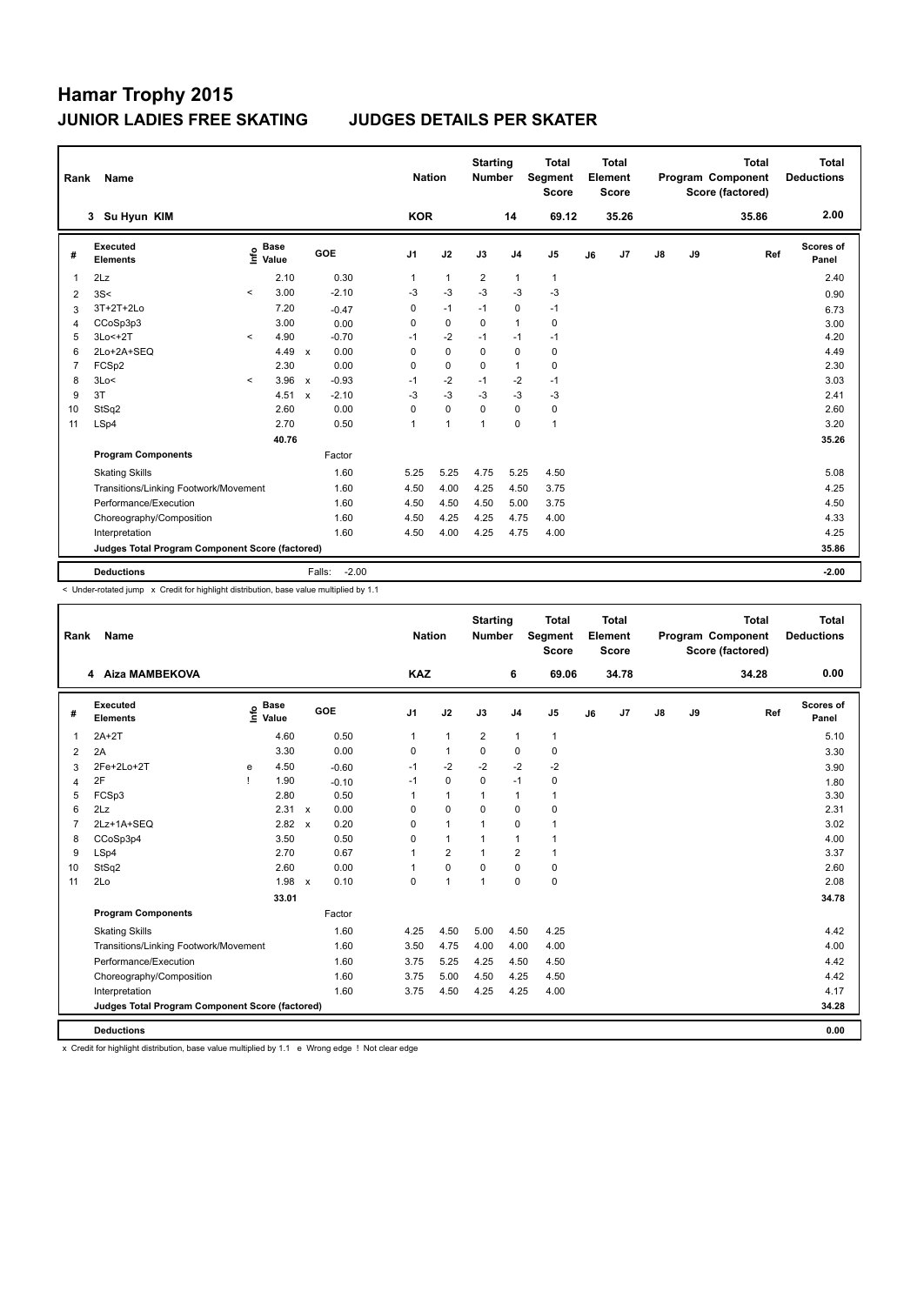| Rank | Name                                            |         |                      |                           |                   | <b>Nation</b>  |                | <b>Starting</b><br><b>Number</b> |                | <b>Total</b><br>Segment<br><b>Score</b> |    | <b>Total</b><br>Element<br><b>Score</b> |               |    | <b>Total</b><br>Program Component<br>Score (factored) | <b>Total</b><br><b>Deductions</b> |
|------|-------------------------------------------------|---------|----------------------|---------------------------|-------------------|----------------|----------------|----------------------------------|----------------|-----------------------------------------|----|-----------------------------------------|---------------|----|-------------------------------------------------------|-----------------------------------|
|      | <b>Marta CASTAGNO</b><br>5.                     |         |                      |                           |                   | <b>ITA</b>     |                |                                  | 15             | 68.70                                   |    | 32.84                                   |               |    | 37.86                                                 | 2.00                              |
| #    | Executed<br><b>Elements</b>                     | ١nf٥    | <b>Base</b><br>Value |                           | GOE               | J <sub>1</sub> | J2             | J3                               | J <sub>4</sub> | J <sub>5</sub>                          | J6 | J <sub>7</sub>                          | $\mathsf{J}8$ | J9 | Ref                                                   | Scores of<br>Panel                |
| 1    | 2Lz                                             |         | 2.10                 |                           | $-0.60$           | $-2$           | $-2$           | $-2$                             | $-1$           | $-2$                                    |    |                                         |               |    |                                                       | 1.50                              |
| 2    | $3S+2T$                                         |         | 5.50                 |                           | 0.47              | 0              | $\mathbf{1}$   | $\mathbf{1}$                     | $\mathbf{1}$   | 0                                       |    |                                         |               |    |                                                       | 5.97                              |
| 3    | 2A<                                             | $\prec$ | 2.30                 |                           | $-1.50$           | $-3$           | $-3$           | -3                               | -3             | $-3$                                    |    |                                         |               |    |                                                       | 0.80                              |
| 4    | 2S                                              |         | 1.30                 |                           | 0.00              | 0              | $\mathbf 0$    | $\mathbf 0$                      | $\mathbf{1}$   | $\pmb{0}$                               |    |                                         |               |    |                                                       | 1.30                              |
| 5    | CCoSp3p4                                        |         | 3.50                 |                           | 0.50              | 1              | $\mathbf{1}$   | 1                                | $\mathbf{1}$   | $\mathbf{1}$                            |    |                                         |               |    |                                                       | 4.00                              |
| 6    | 3S<                                             | $\,<\,$ |                      | $3.30 \times$             | $-2.10$           | $-3$           | $-3$           | $-3$                             | $-3$           | $-3$                                    |    |                                         |               |    |                                                       | 1.20                              |
| 7    | 2F+1T+2Lo                                       |         | 4.51                 | $\boldsymbol{\mathsf{x}}$ | 0.00              | 0              | $\mathbf 0$    | $\mathbf 0$                      | $\mathbf 0$    | $\pmb{0}$                               |    |                                         |               |    |                                                       | 4.51                              |
| 8    | $2Lz+1Lo$                                       |         | 2.86                 | $\mathsf{x}$              | 0.00              | 0              | $\mathbf 0$    | $\Omega$                         | 0              | $\mathbf 0$                             |    |                                         |               |    |                                                       | 2.86                              |
| 9    | FCSp4                                           |         | 3.20                 |                           | 0.50              | 1              | $\mathbf{1}$   | $\overline{1}$                   | $\mathbf 0$    | $\mathbf{1}$                            |    |                                         |               |    |                                                       | 3.70                              |
| 10   | StSq3                                           |         | 3.30                 |                           | 0.50              | 1              | $\mathbf{1}$   | $\overline{1}$                   | $\overline{1}$ | $\mathbf{1}$                            |    |                                         |               |    |                                                       | 3.80                              |
| 11   | LSp4                                            |         | 2.70                 |                           | 0.50              | 1              | $\overline{1}$ | $\overline{2}$                   | $\overline{1}$ | $\mathbf{1}$                            |    |                                         |               |    |                                                       | 3.20                              |
|      |                                                 |         | 34.57                |                           |                   |                |                |                                  |                |                                         |    |                                         |               |    |                                                       | 32.84                             |
|      | <b>Program Components</b>                       |         |                      |                           | Factor            |                |                |                                  |                |                                         |    |                                         |               |    |                                                       |                                   |
|      | <b>Skating Skills</b>                           |         |                      |                           | 1.60              | 4.75           | 5.00           | 4.75                             | 5.00           | 4.25                                    |    |                                         |               |    |                                                       | 4.83                              |
|      | Transitions/Linking Footwork/Movement           |         |                      |                           | 1.60              | 4.25           | 4.25           | 3.75                             | 4.75           | 4.25                                    |    |                                         |               |    |                                                       | 4.25                              |
|      | Performance/Execution                           |         |                      |                           | 1.60              | 4.50           | 5.50           | 5.75                             | 5.25           | 4.25                                    |    |                                         |               |    |                                                       | 5.08                              |
|      | Choreography/Composition                        |         |                      |                           | 1.60              | 4.50           | 4.50           | 4.75                             | 5.00           | 4.50                                    |    |                                         |               |    |                                                       | 4.58                              |
|      | Interpretation                                  |         |                      |                           | 1.60              | 4.50           | 5.25           | 5.75                             | 5.00           | 4.50                                    |    |                                         |               |    |                                                       | 4.92                              |
|      | Judges Total Program Component Score (factored) |         |                      |                           |                   |                |                |                                  |                |                                         |    |                                         |               |    |                                                       | 37.86                             |
|      | <b>Deductions</b>                               |         |                      |                           | $-2.00$<br>Falls: |                |                |                                  |                |                                         |    |                                         |               |    |                                                       | $-2.00$                           |

< Under-rotated jump x Credit for highlight distribution, base value multiplied by 1.1

| Rank           | <b>Name</b>                                     |         |                                  |              |                   | <b>Nation</b>  |              | <b>Starting</b><br><b>Number</b> |                | <b>Total</b><br>Segment<br><b>Score</b> |    | Total<br>Element<br><b>Score</b> |               |    | <b>Total</b><br>Program Component<br>Score (factored) | Total<br><b>Deductions</b> |
|----------------|-------------------------------------------------|---------|----------------------------------|--------------|-------------------|----------------|--------------|----------------------------------|----------------|-----------------------------------------|----|----------------------------------|---------------|----|-------------------------------------------------------|----------------------------|
|                | <b>Anna ROSSANESE</b><br>6                      |         |                                  |              |                   | <b>ITA</b>     |              |                                  | $\overline{7}$ | 61.34                                   |    | 29.67                            |               |    | 32.67                                                 | 1.00                       |
| #              | Executed<br><b>Elements</b>                     |         | <b>Base</b><br>e Base<br>⊆ Value |              | GOE               | J <sub>1</sub> | J2           | J3                               | J <sub>4</sub> | J <sub>5</sub>                          | J6 | J7                               | $\mathsf{J}8$ | J9 | Ref                                                   | <b>Scores of</b><br>Panel  |
| $\mathbf{1}$   | 2S                                              |         | 1.30                             |              | 0.20              | 1              | 0            | $\mathbf{1}$                     | 1              | $\mathbf{1}$                            |    |                                  |               |    |                                                       | 1.50                       |
| 2              | 2A<                                             | $\prec$ | 2.30                             |              | $-1.50$           | -3             | $-3$         | $-3$                             | $-3$           | $-3$                                    |    |                                  |               |    |                                                       | 0.80                       |
| 3              | 1A                                              |         | 1.10                             |              | 0.00              | 0              | $\mathbf 0$  | $\mathbf 0$                      | $\mathbf 0$    | 1                                       |    |                                  |               |    |                                                       | 1.10                       |
| $\overline{4}$ | FCCoSp3p4                                       |         | 3.50                             |              | 0.33              | 0              | $\mathbf 0$  | $\mathbf{1}$                     | $\mathbf{1}$   | 1                                       |    |                                  |               |    |                                                       | 3.83                       |
| 5              | $2F+2T$                                         |         | 3.20                             |              | 0.00              | $\Omega$       | $\Omega$     | $\Omega$                         | $\mathbf 0$    | $-1$                                    |    |                                  |               |    |                                                       | 3.20                       |
| 6              | 2S+2Lo+2Lo                                      |         | 4.90                             |              | 0.00              | $\Omega$       | $\mathbf 0$  | $\Omega$                         | $\Omega$       | $\mathbf 0$                             |    |                                  |               |    |                                                       | 4.90                       |
| $\overline{7}$ | 2Lze                                            | e       | 1.65                             | $\mathsf{x}$ | $-0.50$           | $-1$           | $-2$         | $-1$                             | $-2$           | $-2$                                    |    |                                  |               |    |                                                       | 1.15                       |
| 8              | $2F+2T$                                         |         | 3.52                             | $\mathbf{x}$ | 0.00              | $\Omega$       | $\Omega$     | $\Omega$                         | $\Omega$       | 0                                       |    |                                  |               |    |                                                       | 3.52                       |
| 9              | LSp4                                            |         | 2.70                             |              | 0.00              | $\Omega$       | $\Omega$     | $\Omega$                         | 0              | 1                                       |    |                                  |               |    |                                                       | 2.70                       |
| 10             | StSq3                                           |         | 3.30                             |              | 0.00              | 0              | $\mathbf 0$  | $\Omega$                         | 0              | $\mathbf 0$                             |    |                                  |               |    |                                                       | 3.30                       |
| 11             | CCoSp3p4                                        |         | 3.50                             |              | 0.17              | $\mathbf 0$    | $\mathbf{1}$ | $\mathbf{1}$                     | $\mathbf 0$    | $\mathbf 0$                             |    |                                  |               |    |                                                       | 3.67                       |
|                |                                                 |         | 30.97                            |              |                   |                |              |                                  |                |                                         |    |                                  |               |    |                                                       | 29.67                      |
|                | <b>Program Components</b>                       |         |                                  |              | Factor            |                |              |                                  |                |                                         |    |                                  |               |    |                                                       |                            |
|                | <b>Skating Skills</b>                           |         |                                  |              | 1.60              | 4.00           | 4.50         | 4.75                             | 4.25           | 4.50                                    |    |                                  |               |    |                                                       | 4.42                       |
|                | Transitions/Linking Footwork/Movement           |         |                                  |              | 1.60              | 3.25           | 3.25         | 4.50                             | 3.75           | 4.25                                    |    |                                  |               |    |                                                       | 3.75                       |
|                | Performance/Execution                           |         |                                  |              | 1.60              | 3.50           | 4.00         | 4.75                             | 4.25           | 4.00                                    |    |                                  |               |    |                                                       | 4.08                       |
|                | Choreography/Composition                        |         |                                  |              | 1.60              | 3.50           | 3.75         | 4.50                             | 3.75           | 4.50                                    |    |                                  |               |    |                                                       | 4.00                       |
|                | Interpretation                                  |         |                                  |              | 1.60              | 3.50           | 4.00         | 4.75                             | 3.75           | 4.75                                    |    |                                  |               |    |                                                       | 4.17                       |
|                | Judges Total Program Component Score (factored) |         |                                  |              |                   |                |              |                                  |                |                                         |    |                                  |               |    |                                                       | 32.67                      |
|                | <b>Deductions</b>                               |         |                                  |              | $-1.00$<br>Falls: |                |              |                                  |                |                                         |    |                                  |               |    |                                                       | $-1.00$                    |

< Under-rotated jump x Credit for highlight distribution, base value multiplied by 1.1 e Wrong edge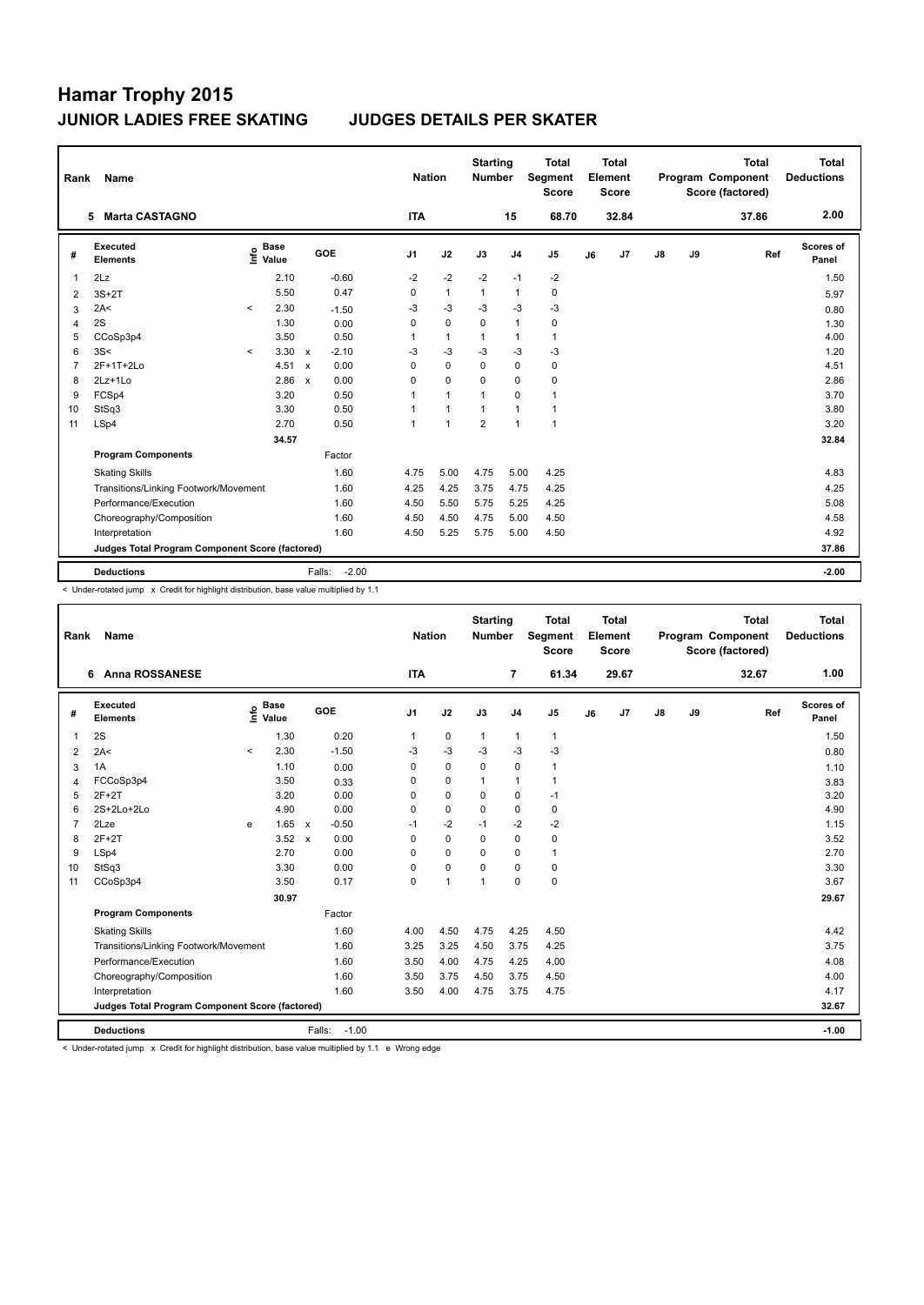| Rank | Name                                            |    |                      |              |         | <b>Nation</b>  |              | <b>Starting</b><br><b>Number</b> |                | <b>Total</b><br>Segment<br><b>Score</b> |    | <b>Total</b><br>Element<br><b>Score</b> |               |    | <b>Total</b><br>Program Component<br>Score (factored) | <b>Total</b><br><b>Deductions</b> |
|------|-------------------------------------------------|----|----------------------|--------------|---------|----------------|--------------|----------------------------------|----------------|-----------------------------------------|----|-----------------------------------------|---------------|----|-------------------------------------------------------|-----------------------------------|
|      | <b>Samantha CABILES</b><br>$\overline{7}$       |    |                      |              |         | PHI            |              |                                  | 12             | 59.96                                   |    | 26.76                                   |               |    | 35.20                                                 | 2.00                              |
| #    | <b>Executed</b><br><b>Elements</b>              | ۴ê | <b>Base</b><br>Value | GOE          |         | J <sub>1</sub> | J2           | J3                               | J <sub>4</sub> | J <sub>5</sub>                          | J6 | J7                                      | $\mathsf{J}8$ | J9 | Ref                                                   | Scores of<br>Panel                |
| 1    | 3T                                              |    | 4.10                 |              | $-2.10$ | $-3$           | $-3$         | $-3$                             | $-3$           | $-3$                                    |    |                                         |               |    |                                                       | 2.00                              |
| 2    | $3T+2T$                                         |    | 5.40                 |              | $-1.63$ | $-2$           | $-3$         | $-2$                             | $-3$           | $-2$                                    |    |                                         |               |    |                                                       | 3.77                              |
| 3    | 2A                                              |    | 3.30                 |              | $-1.50$ | $-3$           | $-3$         | $-3$                             | $-3$           | $-3$                                    |    |                                         |               |    |                                                       | 1.80                              |
| 4    | 2A+SEQ                                          |    | 2.64                 |              | $-0.50$ | $-1$           | $-1$         | $-1$                             | $\pmb{0}$      | $-2$                                    |    |                                         |               |    |                                                       | 2.14                              |
| 5    | FSSp4                                           |    | 3.00                 |              | 0.00    | $\Omega$       | $\mathbf{1}$ | 0                                | $\mathbf 0$    | 0                                       |    |                                         |               |    |                                                       | 3.00                              |
| 6    | 2Lo                                             |    | 1.80                 |              | 0.00    | $\Omega$       | $\mathbf 0$  | $\Omega$                         | $\mathbf 0$    | $\mathbf 0$                             |    |                                         |               |    |                                                       | 1.80                              |
| 7    | 2S                                              |    | 1.30                 |              | 0.00    | 0              | $\mathbf 0$  | $\mathbf 0$                      | $\mathbf 0$    | $\pmb{0}$                               |    |                                         |               |    |                                                       | 1.30                              |
| 8    | $2Lze+2T$                                       | e  | 3.08                 | $\mathsf{x}$ | $-0.60$ | $-1$           | $-2$         | $-3$                             | $-2$           | $-2$                                    |    |                                         |               |    |                                                       | 2.48                              |
| 9    | CCoSp3p3                                        |    | 3.00                 |              | 0.00    | 1              | $\mathbf 0$  | $\mathbf 0$                      | $\mathbf 0$    | $\mathbf 0$                             |    |                                         |               |    |                                                       | 3.00                              |
| 10   | LSp4                                            |    | 2.70                 |              | 0.17    | 0              | $\mathbf 0$  | $\mathbf 0$                      | $\mathbf{1}$   | $\mathbf{1}$                            |    |                                         |               |    |                                                       | 2.87                              |
| 11   | StSq2                                           |    | 2.60                 |              | 0.00    | $\overline{1}$ | $\mathbf 0$  | $\mathbf 0$                      | $\mathbf 0$    | $\mathbf 0$                             |    |                                         |               |    |                                                       | 2.60                              |
|      |                                                 |    | 32.92                |              |         |                |              |                                  |                |                                         |    |                                         |               |    |                                                       | 26.76                             |
|      | <b>Program Components</b>                       |    |                      |              | Factor  |                |              |                                  |                |                                         |    |                                         |               |    |                                                       |                                   |
|      | <b>Skating Skills</b>                           |    |                      |              | 1.60    | 4.50           | 4.75         | 5.00                             | 5.25           | 4.00                                    |    |                                         |               |    |                                                       | 4.75                              |
|      | Transitions/Linking Footwork/Movement           |    |                      |              | 1.60    | 4.00           | 3.50         | 3.75                             | 4.50           | 4.25                                    |    |                                         |               |    |                                                       | 4.00                              |
|      | Performance/Execution                           |    |                      |              | 1.60    | 4.25           | 4.50         | 4.50                             | 5.00           | 4.00                                    |    |                                         |               |    |                                                       | 4.42                              |
|      | Choreography/Composition                        |    |                      |              | 1.60    | 4.50           | 4.25         | 4.25                             | 5.00           | 4.25                                    |    |                                         |               |    |                                                       | 4.33                              |
|      | Interpretation                                  |    |                      |              | 1.60    | 4.50           | 4.50         | 4.50                             | 5.00           | 4.00                                    |    |                                         |               |    |                                                       | 4.50                              |
|      | Judges Total Program Component Score (factored) |    |                      |              |         |                |              |                                  |                |                                         |    |                                         |               |    |                                                       | 35.20                             |
|      | <b>Deductions</b>                               |    |                      | Falls:       | $-2.00$ |                |              |                                  |                |                                         |    |                                         |               |    |                                                       | $-2.00$                           |

x Credit for highlight distribution, base value multiplied by 1.1 e Wrong edge

| Rank           | <b>Name</b>                                     |      |                      |                           |         |                | <b>Nation</b> | <b>Starting</b><br><b>Number</b> |                | <b>Total</b><br>Segment<br><b>Score</b> |    | Total<br>Element<br><b>Score</b> |               |    | <b>Total</b><br>Program Component<br>Score (factored) | Total<br><b>Deductions</b> |
|----------------|-------------------------------------------------|------|----------------------|---------------------------|---------|----------------|---------------|----------------------------------|----------------|-----------------------------------------|----|----------------------------------|---------------|----|-------------------------------------------------------|----------------------------|
|                | <b>Kristin Valdis ORNOLFSDOTTIR</b><br>8        |      |                      |                           |         | <b>ISL</b>     |               |                                  | 8              | 59.12                                   |    | 25.39                            |               |    | 33.73                                                 | 0.00                       |
| #              | Executed<br><b>Elements</b>                     | Info | <b>Base</b><br>Value |                           | GOE     | J <sub>1</sub> | J2            | J3                               | J <sub>4</sub> | J <sub>5</sub>                          | J6 | J7                               | $\mathsf{J}8$ | J9 | Ref                                                   | Scores of<br>Panel         |
| $\overline{1}$ | 2A                                              |      | 3.30                 |                           | $-0.50$ | 0              | $-1$          | $-1$                             | $-1$           | $-1$                                    |    |                                  |               |    |                                                       | 2.80                       |
| 2              | 3S<<                                            | <<   | 1.30                 |                           | $-0.60$ | -3             | $-3$          | $-3$                             | $-3$           | $-3$                                    |    |                                  |               |    |                                                       | 0.70                       |
| 3              | FCSSp3                                          |      | 2.60                 |                           | $-0.10$ | 0              | $\mathbf 0$   | $\Omega$                         | $-1$           | $-1$                                    |    |                                  |               |    |                                                       | 2.50                       |
| $\overline{4}$ | StSq2                                           |      | 2.60                 |                           | 0.17    | $\Omega$       | $\mathbf{1}$  | $\Omega$                         | $\mathbf 0$    | 1                                       |    |                                  |               |    |                                                       | 2.77                       |
| 5              | 1Lz+2T+2Lo                                      |      | 4.07                 | $\mathsf{x}$              | $-0.10$ | 0              | $-1$          | $\mathbf 0$                      | $\mathbf 0$    | $-1$                                    |    |                                  |               |    |                                                       | 3.97                       |
| 6              | $2F+1T$                                         |      | 2.53                 | $\mathsf{x}$              | $-0.40$ | $-1$           | $-2$          | $-1$                             | $-1$           | $-2$                                    |    |                                  |               |    |                                                       | 2.13                       |
| $\overline{7}$ | CCoSp3p3                                        |      | 3.00                 |                           | 0.00    | 0              | $\mathbf 0$   | $\mathbf 0$                      | $\pmb{0}$      | 0                                       |    |                                  |               |    |                                                       | 3.00                       |
| 8              | 2Fe                                             | e    | 1.54 x               |                           | $-0.50$ | $-1$           | $-2$          | $-1$                             | $-2$           | $-2$                                    |    |                                  |               |    |                                                       | 1.04                       |
| 9              | $2Lz+1T$                                        |      | 2.75                 | $\mathbf{x}$              | $-0.10$ | $\Omega$       | $-1$          | $\Omega$                         | $\mathbf 0$    | $-1$                                    |    |                                  |               |    |                                                       | 2.65                       |
| 10             | 2S                                              |      | 1.43                 | $\boldsymbol{\mathsf{x}}$ | 0.00    | $\Omega$       | $\mathbf 0$   | $\Omega$                         | $\Omega$       | $-1$                                    |    |                                  |               |    |                                                       | 1.43                       |
| 11             | LSp3                                            |      | 2.40                 |                           | 0.00    | 0              | $-1$          | $\mathbf 0$                      | $\mathbf{1}$   | $\mathbf 0$                             |    |                                  |               |    |                                                       | 2.40                       |
|                |                                                 |      | 27.52                |                           |         |                |               |                                  |                |                                         |    |                                  |               |    |                                                       | 25.39                      |
|                | <b>Program Components</b>                       |      |                      |                           | Factor  |                |               |                                  |                |                                         |    |                                  |               |    |                                                       |                            |
|                | <b>Skating Skills</b>                           |      |                      |                           | 1.60    | 3.75           | 4.00          | 4.50                             | 4.50           | 3.75                                    |    |                                  |               |    |                                                       | 4.08                       |
|                | Transitions/Linking Footwork/Movement           |      |                      |                           | 1.60    | 3.50           | 4.25          | 4.25                             | 4.00           | 4.50                                    |    |                                  |               |    |                                                       | 4.17                       |
|                | Performance/Execution                           |      |                      |                           | 1.60    | 3.50           | 4.25          | 4.75                             | 4.00           | 4.75                                    |    |                                  |               |    |                                                       | 4.33                       |
|                | Choreography/Composition                        |      |                      |                           | 1.60    | 3.50           | 4.50          | 4.25                             | 3.75           | 4.50                                    |    |                                  |               |    |                                                       | 4.17                       |
|                | Interpretation                                  |      |                      |                           | 1.60    | 3.50           | 4.75          | 4.50                             | 3.75           | 4.75                                    |    |                                  |               |    |                                                       | 4.33                       |
|                | Judges Total Program Component Score (factored) |      |                      |                           |         |                |               |                                  |                |                                         |    |                                  |               |    |                                                       | 33.73                      |
|                | <b>Deductions</b>                               |      |                      |                           |         |                |               |                                  |                |                                         |    |                                  |               |    |                                                       | 0.00                       |

<< Downgraded jump x Credit for highlight distribution, base value multiplied by 1.1 e Wrong edge ! Not clear edge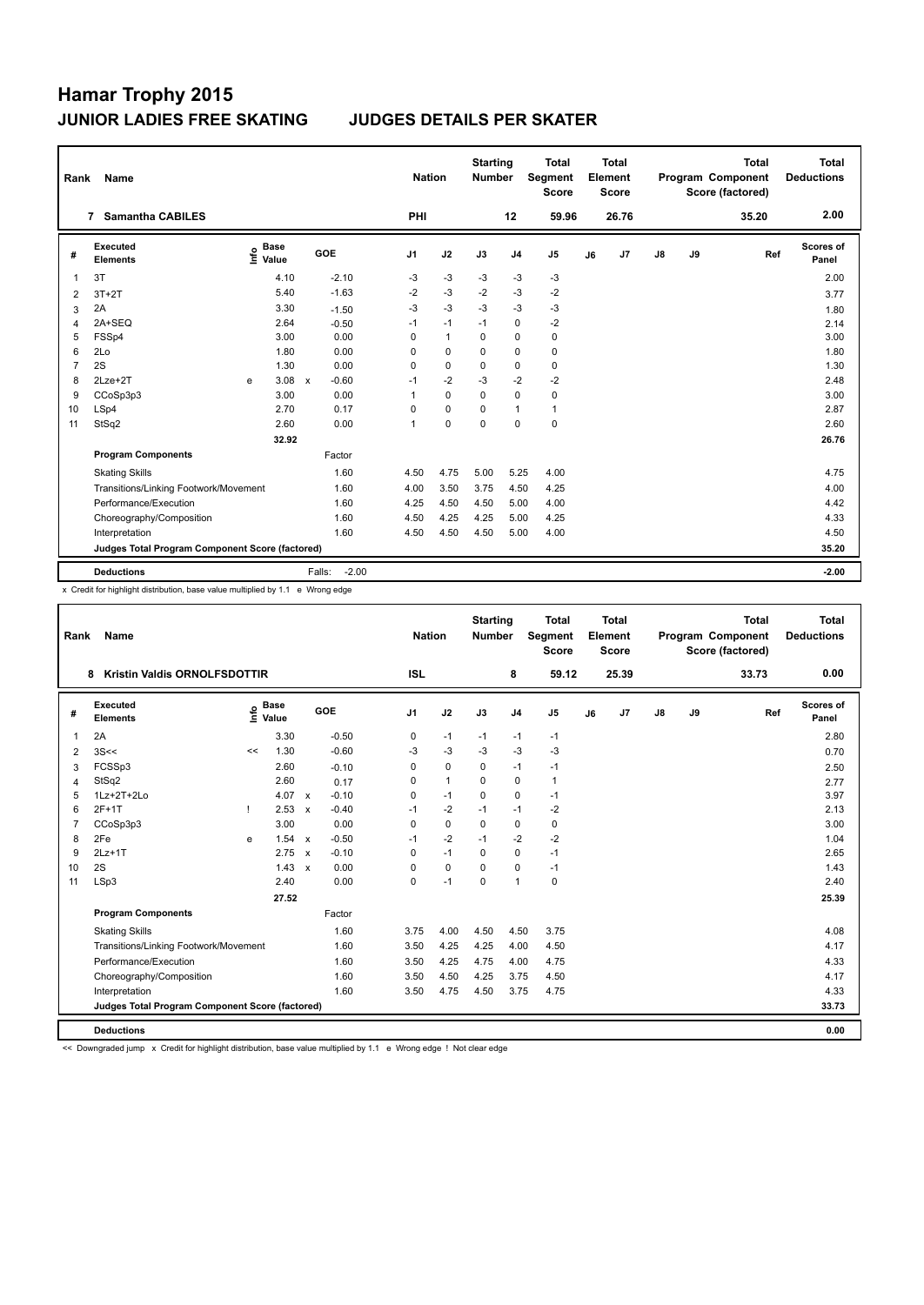| Rank | Name                                            |                              |              |                   | <b>Nation</b>  |              | <b>Starting</b><br><b>Number</b> |                | <b>Total</b><br>Segment<br><b>Score</b> |    | <b>Total</b><br>Element<br><b>Score</b> |               |    | <b>Total</b><br>Program Component<br>Score (factored) | <b>Total</b><br><b>Deductions</b> |
|------|-------------------------------------------------|------------------------------|--------------|-------------------|----------------|--------------|----------------------------------|----------------|-----------------------------------------|----|-----------------------------------------|---------------|----|-------------------------------------------------------|-----------------------------------|
|      | <b>Julia SYRJÄNEN</b><br>9                      |                              |              |                   | <b>FIN</b>     |              |                                  | 17             | 58.98                                   |    | 27.32                                   |               |    | 32.66                                                 | 1.00                              |
| #    | <b>Executed</b><br><b>Elements</b>              | <b>Base</b><br>١nf٥<br>Value |              | <b>GOE</b>        | J <sub>1</sub> | J2           | J3                               | J <sub>4</sub> | J <sub>5</sub>                          | J6 | J7                                      | $\mathsf{J}8$ | J9 | Ref                                                   | Scores of<br>Panel                |
| 1    | 3S                                              | 4.20                         |              | $-2.10$           | $-3$           | $-3$         | $-3$                             | $-3$           | $-3$                                    |    |                                         |               |    |                                                       | 2.10                              |
| 2    | 1A+1A+SEQ                                       | 1.76                         |              | 0.00              | 0              | $\Omega$     | $\Omega$                         | $\mathbf 0$    | $\pmb{0}$                               |    |                                         |               |    |                                                       | 1.76                              |
| 3    | FCSp2                                           | 2.30                         |              | 0.00              | 1              | $\mathbf 0$  | 0                                | $-1$           | $\pmb{0}$                               |    |                                         |               |    |                                                       | 2.30                              |
| 4    | 2Lo                                             | 1.80                         |              | $-0.60$           | $-2$           | $-2$         | -3                               | $-1$           | -2                                      |    |                                         |               |    |                                                       | 1.20                              |
| 5    | 2Lz+1Lo+2S                                      | 3.90                         |              | 0.00              | 0              | $\mathbf 0$  | 0                                | $\mathbf 0$    | $\pmb{0}$                               |    |                                         |               |    |                                                       | 3.90                              |
| 6    | $2F+1Lo$                                        | 2.64                         | $\mathsf{x}$ | $-0.10$           | 0              | $-1$         | 0                                | 0              | $-1$                                    |    |                                         |               |    |                                                       | 2.54                              |
| 7    | CCoSp3p4                                        | 3.50                         |              | 0.33              | 1              | $\mathbf{1}$ | 1                                | $\mathbf 0$    | $\pmb{0}$                               |    |                                         |               |    |                                                       | 3.83                              |
| 8    | 2F                                              | 2.09                         | $\mathsf{x}$ | 0.00              | 0              | $-1$         | 0                                | $\mathbf 0$    | $\mathbf 0$                             |    |                                         |               |    |                                                       | 2.09                              |
| 9    | 2S                                              | 1.43                         | $\mathsf{x}$ | 0.00              | 0              | $\mathbf 0$  | 0                                | 0              | $\mathbf 0$                             |    |                                         |               |    |                                                       | 1.43                              |
| 10   | StSq3                                           | 3.30                         |              | 0.00              | 0              | $\mathbf{1}$ | 0                                | $\mathbf 0$    | $\pmb{0}$                               |    |                                         |               |    |                                                       | 3.30                              |
| 11   | LSp4                                            | 2.70                         |              | 0.17              | 1              | 0            | 0                                | $\overline{1}$ | $\mathbf 0$                             |    |                                         |               |    |                                                       | 2.87                              |
|      |                                                 | 29.62                        |              |                   |                |              |                                  |                |                                         |    |                                         |               |    |                                                       | 27.32                             |
|      | <b>Program Components</b>                       |                              |              | Factor            |                |              |                                  |                |                                         |    |                                         |               |    |                                                       |                                   |
|      | <b>Skating Skills</b>                           |                              |              | 1.60              | 4.50           | 4.00         | 4.00                             | 4.50           | 4.00                                    |    |                                         |               |    |                                                       | 4.17                              |
|      | Transitions/Linking Footwork/Movement           |                              |              | 1.60              | 4.25           | 4.75         | 3.50                             | 4.00           | 3.75                                    |    |                                         |               |    |                                                       | 4.00                              |
|      | Performance/Execution                           |                              |              | 1.60              | 4.00           | 4.25         | 4.00                             | 4.25           | 4.00                                    |    |                                         |               |    |                                                       | 4.08                              |
|      | Choreography/Composition                        |                              |              | 1.60              | 4.25           | 5.00         | 3.75                             | 4.00           | 4.00                                    |    |                                         |               |    |                                                       | 4.08                              |
|      | Interpretation                                  |                              |              | 1.60              | 4.00           | 4.50         | 3.75                             | 4.00           | 4.25                                    |    |                                         |               |    |                                                       | 4.08                              |
|      | Judges Total Program Component Score (factored) |                              |              |                   |                |              |                                  |                |                                         |    |                                         |               |    |                                                       | 32.66                             |
|      | <b>Deductions</b>                               |                              |              | $-1.00$<br>Falls: |                |              |                                  |                |                                         |    |                                         |               |    |                                                       | $-1.00$                           |

x Credit for highlight distribution, base value multiplied by 1.1

| Rank           | Name                                            |    |                                  |              |         |                | <b>Nation</b> | <b>Starting</b><br><b>Number</b> |                | <b>Total</b><br>Segment<br><b>Score</b> |    | <b>Total</b><br>Element<br><b>Score</b> |    |    | <b>Total</b><br>Program Component<br>Score (factored) | <b>Total</b><br><b>Deductions</b> |
|----------------|-------------------------------------------------|----|----------------------------------|--------------|---------|----------------|---------------|----------------------------------|----------------|-----------------------------------------|----|-----------------------------------------|----|----|-------------------------------------------------------|-----------------------------------|
| 10             | <b>Tilde FREIHOLTZ</b>                          |    |                                  |              |         | <b>SWE</b>     |               |                                  | 10             | 58.86                                   |    | 27.52                                   |    |    | 31.34                                                 | 0.00                              |
| #              | Executed<br><b>Elements</b>                     |    | <b>Base</b><br>o Base<br>⊆ Value | GOE          |         | J <sub>1</sub> | J2            | J3                               | J <sub>4</sub> | J <sub>5</sub>                          | J6 | J7                                      | J8 | J9 | Ref                                                   | Scores of<br>Panel                |
| $\mathbf{1}$   | 2Lz+1Lo+2S                                      |    | 3.90                             |              | $-0.30$ | $-1$           | $-2$          | $-1$                             | $-1$           | $-1$                                    |    |                                         |    |    |                                                       | 3.60                              |
| 2              | 2Lo                                             |    | 1.80                             |              | 0.00    | 0              | $\mathbf 0$   | 0                                | $\mathbf 0$    | 0                                       |    |                                         |    |    |                                                       | 1.80                              |
| 3              | 2A<<                                            | << | 1.10                             |              | $-0.60$ | -3             | $-3$          | $-3$                             | $-3$           | $-3$                                    |    |                                         |    |    |                                                       | 0.50                              |
| $\overline{4}$ | LSp2                                            |    | 1.90                             |              | $-0.10$ | 0              | $-1$          | $-1$                             | $\mathbf 0$    | 0                                       |    |                                         |    |    |                                                       | 1.80                              |
| 5              | $2Lo+2T$                                        |    | 3.10                             |              | $-0.30$ | $-1$           | $-1$          | $-1$                             | $-1$           | $-1$                                    |    |                                         |    |    |                                                       | 2.80                              |
| 6              | FCSp2                                           |    | 2.30                             |              | 0.00    | 0              | $-1$          | $\Omega$                         | 0              | 0                                       |    |                                         |    |    |                                                       | 2.30                              |
| 7              | $2Lz+2T$                                        |    | $3.74 \times$                    |              | 0.00    | $\Omega$       | $\mathbf{1}$  | 0                                | $\Omega$       | 0                                       |    |                                         |    |    |                                                       | 3.74                              |
| 8              | 2F                                              |    | 2.09                             | $\mathsf{x}$ | 0.00    | 0              | 0             | 1                                | $\mathbf 0$    | 0                                       |    |                                         |    |    |                                                       | 2.09                              |
| 9              | StSq3                                           |    | 3.30                             |              | 0.00    | $\Omega$       | $\Omega$      | 0                                | $\Omega$       | 0                                       |    |                                         |    |    |                                                       | 3.30                              |
| 10             | 2F                                              |    | 2.09                             | $\mathsf{x}$ | 0.00    | $\Omega$       | 0             | 0                                | $\mathbf 0$    | 0                                       |    |                                         |    |    |                                                       | 2.09                              |
| 11             | CCoSp3p4                                        |    | 3.50                             |              | 0.00    | $\Omega$       | $\mathbf 0$   | $\Omega$                         | $\Omega$       | 0                                       |    |                                         |    |    |                                                       | 3.50                              |
|                |                                                 |    | 28.82                            |              |         |                |               |                                  |                |                                         |    |                                         |    |    |                                                       | 27.52                             |
|                | <b>Program Components</b>                       |    |                                  |              | Factor  |                |               |                                  |                |                                         |    |                                         |    |    |                                                       |                                   |
|                | <b>Skating Skills</b>                           |    |                                  |              | 1.60    | 3.75           | 4.25          | 4.00                             | 4.25           | 4.50                                    |    |                                         |    |    |                                                       | 4.17                              |
|                | Transitions/Linking Footwork/Movement           |    |                                  |              | 1.60    | 3.25           | 4.50          | 4.00                             | 3.75           | 4.00                                    |    |                                         |    |    |                                                       | 3.92                              |
|                | Performance/Execution                           |    |                                  |              | 1.60    | 3.25           | 3.75          | 4.25                             | 4.00           | 3.75                                    |    |                                         |    |    |                                                       | 3.83                              |
|                | Choreography/Composition                        |    |                                  |              | 1.60    | 3.50           | 4.25          | 3.75                             | 4.00           | 4.00                                    |    |                                         |    |    |                                                       | 3.92                              |
|                | Interpretation                                  |    |                                  |              | 1.60    | 3.00           | 3.75          | 3.75                             | 4.00           | 3.75                                    |    |                                         |    |    |                                                       | 3.75                              |
|                | Judges Total Program Component Score (factored) |    |                                  |              |         |                |               |                                  |                |                                         |    |                                         |    |    |                                                       | 31.34                             |
|                | <b>Deductions</b>                               |    |                                  |              |         |                |               |                                  |                |                                         |    |                                         |    |    |                                                       | 0.00                              |

<< Downgraded jump x Credit for highlight distribution, base value multiplied by 1.1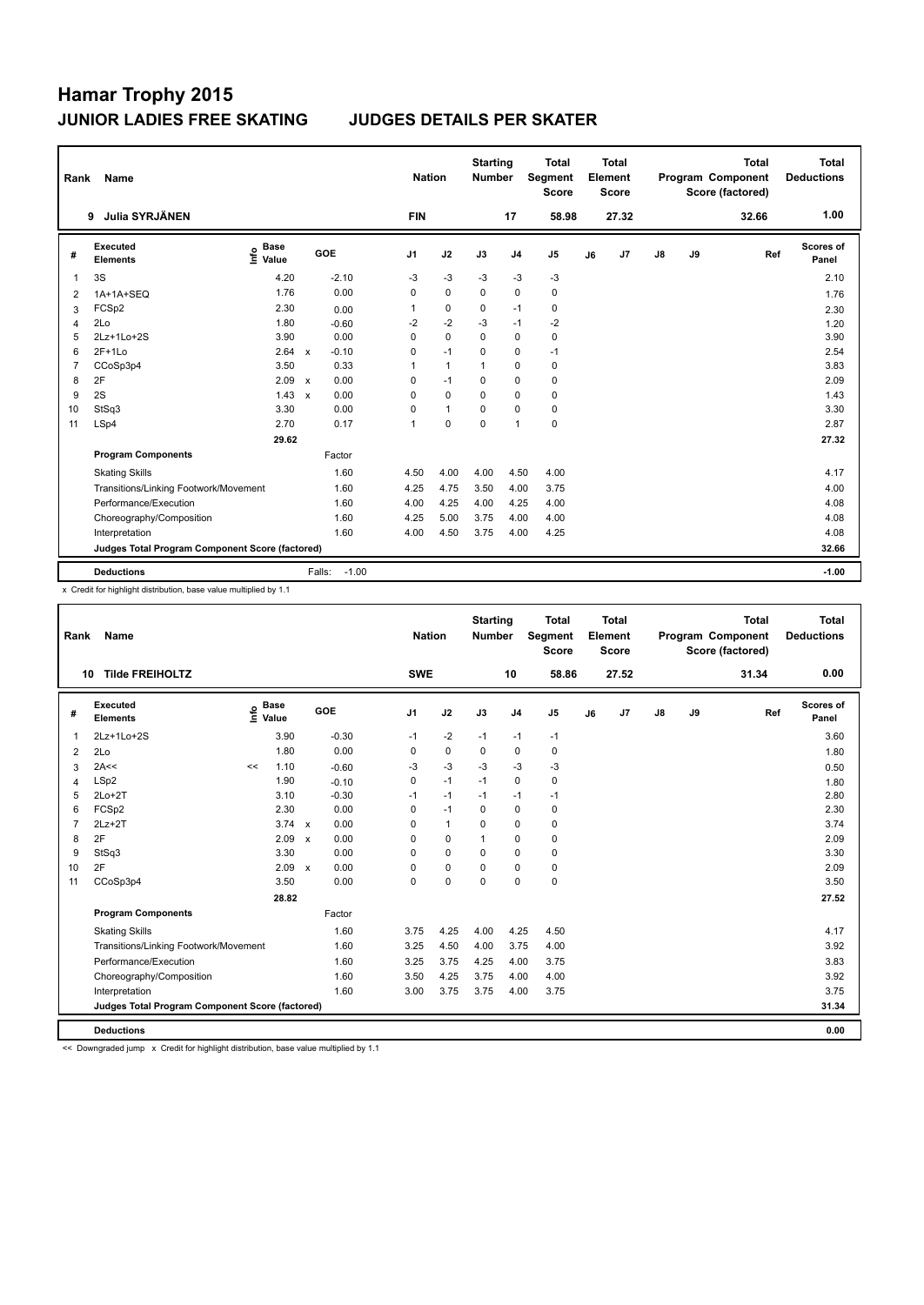| Rank           | Name                                            |      |                      |                           |                   | <b>Nation</b>  |              | <b>Starting</b><br><b>Number</b> |                | <b>Total</b><br><b>Segment</b><br><b>Score</b> |    | <b>Total</b><br>Element<br>Score |               |    | <b>Total</b><br>Program Component<br>Score (factored) | <b>Total</b><br><b>Deductions</b> |
|----------------|-------------------------------------------------|------|----------------------|---------------------------|-------------------|----------------|--------------|----------------------------------|----------------|------------------------------------------------|----|----------------------------------|---------------|----|-------------------------------------------------------|-----------------------------------|
| 11             | <b>Marianne STÅLEN</b>                          |      |                      |                           |                   | <b>NOR</b>     |              |                                  | 9              | 58.19                                          |    | 28.99                            |               |    | 31.20                                                 | 2.00                              |
| #              | Executed<br><b>Elements</b>                     | ١nf٥ | <b>Base</b><br>Value |                           | GOE               | J <sub>1</sub> | J2           | J3                               | J <sub>4</sub> | J <sub>5</sub>                                 | J6 | J <sub>7</sub>                   | $\mathsf{J}8$ | J9 | Ref                                                   | Scores of<br>Panel                |
| 1              | 2A                                              |      | 3.30                 |                           | 0.00              | 1              | $\mathbf 0$  | 0                                | $\pmb{0}$      | 0                                              |    |                                  |               |    |                                                       | 3.30                              |
| 2              | 3S                                              |      | 4.20                 |                           | $-1.63$           | $-2$           | $-3$         | $-2$                             | $-2$           | $-3$                                           |    |                                  |               |    |                                                       | 2.57                              |
| 3              | 3T                                              |      | 4.10                 |                           | $-2.10$           | -3             | $-3$         | $-3$                             | $-3$           | $-3$                                           |    |                                  |               |    |                                                       | 2.00                              |
| 4              | FCSp1                                           |      | 1.90                 |                           | $-0.20$           | 0              | $-1$         | $-1$                             | $\pmb{0}$      | $-1$                                           |    |                                  |               |    |                                                       | 1.70                              |
| 5              | 2Lz+2A+SEQ                                      |      | 4.32                 |                           | $-1.50$           | $-3$           | $-3$         | $-3$                             | $-3$           | $-3$                                           |    |                                  |               |    |                                                       | 2.82                              |
| 6              | $2F+2Lo$                                        |      | 4.07 $\times$        |                           | 0.00              | 0              | $\Omega$     | $\Omega$                         | $\mathbf 0$    | $-1$                                           |    |                                  |               |    |                                                       | 4.07                              |
| $\overline{7}$ | LSp2                                            |      | 1.90                 |                           | 0.00              | 0              | $\mathbf 0$  | 0                                | $\mathbf 0$    | 0                                              |    |                                  |               |    |                                                       | 1.90                              |
| 8              | 2Lz+2T+1Lo<<                                    | <<   | 3.74                 | $\mathsf{x}$              | $-0.60$           | $-2$           | $-2$         | $-2$                             | $-2$           | $-2$                                           |    |                                  |               |    |                                                       | 3.14                              |
| 9              | 2F                                              |      | 2.09                 | $\boldsymbol{\mathsf{x}}$ | 0.00              | 0              | $\mathbf{1}$ | $\mathbf 0$                      | $\mathbf 0$    | 0                                              |    |                                  |               |    |                                                       | 2.09                              |
| 10             | StSq3                                           |      | 3.30                 |                           | 0.00              | 0              | $\mathbf 0$  | $\Omega$                         | $\mathbf 0$    | $\mathbf 0$                                    |    |                                  |               |    |                                                       | 3.30                              |
| 11             | CCoSp2p3                                        |      | 2.10                 |                           | 0.00              | 0              | $\mathbf 0$  | $-1$                             | $\mathbf 0$    | $\mathbf 0$                                    |    |                                  |               |    |                                                       | 2.10                              |
|                |                                                 |      | 35.02                |                           |                   |                |              |                                  |                |                                                |    |                                  |               |    |                                                       | 28.99                             |
|                | <b>Program Components</b>                       |      |                      |                           | Factor            |                |              |                                  |                |                                                |    |                                  |               |    |                                                       |                                   |
|                | <b>Skating Skills</b>                           |      |                      |                           | 1.60              | 4.25           | 4.50         | 4.25                             | 4.50           | 4.00                                           |    |                                  |               |    |                                                       | 4.33                              |
|                | Transitions/Linking Footwork/Movement           |      |                      |                           | 1.60              | 3.50           | 4.25         | 4.25                             | 3.75           | 4.00                                           |    |                                  |               |    |                                                       | 4.00                              |
|                | Performance/Execution                           |      |                      |                           | 1.60              | 3.50           | 3.50         | 4.00                             | 3.75           | 3.50                                           |    |                                  |               |    |                                                       | 3.58                              |
|                | Choreography/Composition                        |      |                      |                           | 1.60              | 3.75           | 4.00         | 4.00                             | 3.50           | 4.25                                           |    |                                  |               |    |                                                       | 3.92                              |
|                | Interpretation                                  |      |                      |                           | 1.60              | 3.50           | 3.50         | 4.00                             | 3.50           | 4.00                                           |    |                                  |               |    |                                                       | 3.67                              |
|                | Judges Total Program Component Score (factored) |      |                      |                           |                   |                |              |                                  |                |                                                |    |                                  |               |    |                                                       | 31.20                             |
|                | <b>Deductions</b>                               |      |                      |                           | $-2.00$<br>Falls: |                |              |                                  |                |                                                |    |                                  |               |    |                                                       | $-2.00$                           |

<< Downgraded jump x Credit for highlight distribution, base value multiplied by 1.1

| Rank           | Name                                            |                              |              |            |                | <b>Nation</b> | <b>Starting</b><br><b>Number</b> |                | <b>Total</b><br>Segment<br><b>Score</b> |    | <b>Total</b><br>Element<br><b>Score</b> |               |    | <b>Total</b><br>Program Component<br>Score (factored) | <b>Total</b><br><b>Deductions</b> |
|----------------|-------------------------------------------------|------------------------------|--------------|------------|----------------|---------------|----------------------------------|----------------|-----------------------------------------|----|-----------------------------------------|---------------|----|-------------------------------------------------------|-----------------------------------|
|                | 12 Virginia SIMONE                              |                              |              |            | <b>ITA</b>     |               |                                  | $\mathbf{2}$   | 55.15                                   |    | 26.61                                   |               |    | 28.54                                                 | 0.00                              |
| #              | <b>Executed</b><br><b>Elements</b>              | <b>Base</b><br>١nfo<br>Value |              | <b>GOE</b> | J <sub>1</sub> | J2            | J3                               | J <sub>4</sub> | J <sub>5</sub>                          | J6 | J7                                      | $\mathsf{J}8$ | J9 | Ref                                                   | Scores of<br>Panel                |
| 1              | 2Lz                                             | 2.10                         |              | 0.00       | 0              | 0             | 0                                | 0              | 0                                       |    |                                         |               |    |                                                       | 2.10                              |
| 2              | $2Lo+2T$                                        | 3.10                         |              | 0.00       | 0              | 0             | 0                                | $\mathbf 0$    | 0                                       |    |                                         |               |    |                                                       | 3.10                              |
| 3              | 2Lo+1A+SEQ                                      | 2.32                         |              | 0.00       | 0              | 0             | $\Omega$                         | 0              | 0                                       |    |                                         |               |    |                                                       | 2.32                              |
| $\overline{4}$ | FCCoSp3p3                                       | 3.00                         |              | $-0.10$    | $\Omega$       | 0             | $-1$                             | $\mathbf 0$    | $-1$                                    |    |                                         |               |    |                                                       | 2.90                              |
| 5              | 2F+1Lo+2S                                       | 3.70                         |              | $-0.30$    | $-1$           | $-1$          | $-1$                             | $-1$           | $-1$                                    |    |                                         |               |    |                                                       | 3.40                              |
| 6              | 2S                                              | $1.43 \times$                |              | 0.13       | 1              | $\mathbf{1}$  | 1                                | $\mathbf 0$    | 0                                       |    |                                         |               |    |                                                       | 1.56                              |
| 7              | 2Lz                                             | 2.31                         | $\mathsf{x}$ | $-0.20$    | $-1$           | 0             | 0                                | $-1$           | $-1$                                    |    |                                         |               |    |                                                       | 2.11                              |
| 8              | CCoSp3p3                                        | 3.00                         |              | 0.00       | 0              | $\Omega$      | 0                                | 1              | 0                                       |    |                                         |               |    |                                                       | 3.00                              |
| 9              | StSq2                                           | 2.60                         |              | $-0.17$    | $-1$           | 0             | $\Omega$                         | $\mathbf 0$    | $-1$                                    |    |                                         |               |    |                                                       | 2.43                              |
| 10             | 2F                                              | 2.09 x                       |              | $-0.30$    | $-2$           | $-1$          | $-1$                             | $-1$           | $-1$                                    |    |                                         |               |    |                                                       | 1.79                              |
| 11             | LSp2                                            | 1.90                         |              | 0.00       | 0              | 0             | 0                                | 1              | 0                                       |    |                                         |               |    |                                                       | 1.90                              |
|                |                                                 | 27.55                        |              |            |                |               |                                  |                |                                         |    |                                         |               |    |                                                       | 26.61                             |
|                | <b>Program Components</b>                       |                              |              | Factor     |                |               |                                  |                |                                         |    |                                         |               |    |                                                       |                                   |
|                | <b>Skating Skills</b>                           |                              |              | 1.60       | 3.50           | 4.25          | 4.50                             | 4.50           | 3.75                                    |    |                                         |               |    |                                                       | 4.17                              |
|                | Transitions/Linking Footwork/Movement           |                              |              | 1.60       | 2.75           | 4.00          | 4.50                             | 3.50           | 3.00                                    |    |                                         |               |    |                                                       | 3.50                              |
|                | Performance/Execution                           |                              |              | 1.60       | 3.00           | 3.50          | 4.00                             | 4.25           | 3.00                                    |    |                                         |               |    |                                                       | 3.50                              |
|                | Choreography/Composition                        |                              |              | 1.60       | 3.00           | 3.75          | 4.25                             | 3.50           | 2.75                                    |    |                                         |               |    |                                                       | 3.42                              |
|                | Interpretation                                  |                              |              | 1.60       | 2.75           | 3.50          | 4.25                             | 3.50           | 2.75                                    |    |                                         |               |    |                                                       | 3.25                              |
|                | Judges Total Program Component Score (factored) |                              |              |            |                |               |                                  |                |                                         |    |                                         |               |    |                                                       | 28.54                             |
|                | <b>Deductions</b>                               |                              |              |            |                |               |                                  |                |                                         |    |                                         |               |    |                                                       | 0.00                              |

x Credit for highlight distribution, base value multiplied by 1.1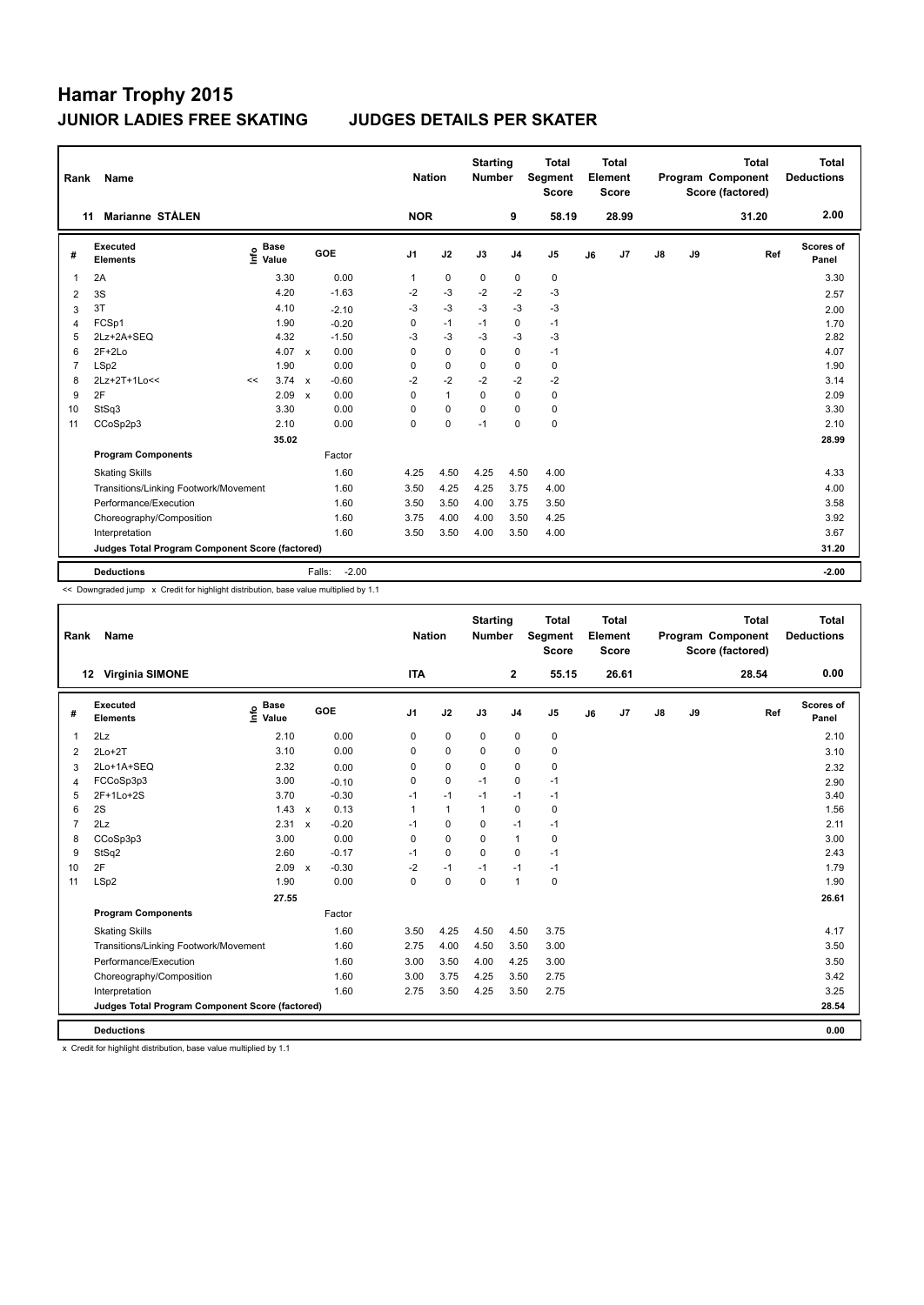| Rank                                            | Name                                  |            | <b>Nation</b>        | <b>Starting</b><br>Number |                   | <b>Total</b><br>Segment<br><b>Score</b> |             | <b>Total</b><br>Element<br><b>Score</b> |                |                | <b>Total</b><br><b>Program Component</b><br>Score (factored) | <b>Total</b><br><b>Deductions</b> |               |    |     |                    |
|-------------------------------------------------|---------------------------------------|------------|----------------------|---------------------------|-------------------|-----------------------------------------|-------------|-----------------------------------------|----------------|----------------|--------------------------------------------------------------|-----------------------------------|---------------|----|-----|--------------------|
| 13                                              | <b>Thuridur Bjorg BJORVINSDOTTIR</b>  | <b>ISL</b> |                      |                           | $\mathbf{1}$      | 48.15                                   |             | 22.02                                   |                |                | 28.13                                                        | 2.00                              |               |    |     |                    |
| #                                               | Executed<br><b>Elements</b>           | ١nf٥       | <b>Base</b><br>Value |                           | GOE               | J <sub>1</sub>                          | J2          | J3                                      | J <sub>4</sub> | J <sub>5</sub> | J6                                                           | J7                                | $\mathsf{J}8$ | J9 | Ref | Scores of<br>Panel |
| 1                                               | 2A                                    |            | 3.30                 |                           | $-1.00$           | $-2$                                    | $-3$        | $-2$                                    | $-2$           | $-2$           |                                                              |                                   |               |    |     | 2.30               |
| 2                                               | FSSp3                                 |            | 2.60                 |                           | 0.00              | $-1$                                    | $\mathbf 0$ | 0                                       | $\mathbf 0$    | $\mathbf 0$    |                                                              |                                   |               |    |     | 2.60               |
| 3                                               | 2A                                    |            | 3.30                 |                           | $-1.50$           | -3                                      | $-3$        | $-3$                                    | $-3$           | $-3$           |                                                              |                                   |               |    |     | 1.80               |
| 4                                               | 2S                                    |            | 1.30                 |                           | 0.00              | 0                                       | $\mathbf 0$ | 0                                       | 0              | 0              |                                                              |                                   |               |    |     | 1.30               |
| 5                                               | 2Lz                                   |            | 2.10                 |                           | $-0.90$           | $-3$                                    | $-3$        | $-3$                                    | $-3$           | $-3$           |                                                              |                                   |               |    |     | 1.20               |
| 6                                               | 2F+1Lo<+2S                            | $\prec$    | 3.60                 |                           | $-0.50$           | $-1$                                    | $-2$        | $-1$                                    | $-2$           | $-2$           |                                                              |                                   |               |    |     | 3.10               |
| $\overline{7}$                                  | CCoSp3p2                              |            | 2.50                 |                           | $-0.10$           | $-1$                                    | $\mathbf 0$ | $\mathbf 0$                             | $-1$           | $\pmb{0}$      |                                                              |                                   |               |    |     | 2.40               |
| 8                                               | StSq2                                 |            | 2.60                 |                           | $-0.17$           | $\mathbf 0$                             | $-2$        | $\mathbf 0$                             | 0              | $-1$           |                                                              |                                   |               |    |     | 2.43               |
| 9                                               | 2Lo                                   |            | 1.98                 | $\mathsf{x}$              | $-0.30$           | $-1$                                    | $-2$        | $-1$                                    | $-1$           | $-1$           |                                                              |                                   |               |    |     | 1.68               |
| 10                                              | 2Lz                                   |            | 2.31                 | $\mathsf{x}$              | $-0.60$           | $-2$                                    | $-2$        | $-2$                                    | $-2$           | $-2$           |                                                              |                                   |               |    |     | 1.71               |
| 11                                              | LSp1                                  |            | 1.50                 |                           | 0.00              | 0                                       | $\mathbf 0$ | $\mathbf 0$                             | $\mathbf 0$    | $\mathbf 0$    |                                                              |                                   |               |    |     | 1.50               |
|                                                 |                                       |            | 27.09                |                           |                   |                                         |             |                                         |                |                |                                                              |                                   |               |    |     | 22.02              |
|                                                 | <b>Program Components</b>             |            |                      |                           | Factor            |                                         |             |                                         |                |                |                                                              |                                   |               |    |     |                    |
|                                                 | <b>Skating Skills</b>                 |            |                      |                           | 1.60              | 3.75                                    | 3.00        | 4.25                                    | 4.25           | 3.50           |                                                              |                                   |               |    |     | 3.83               |
|                                                 | Transitions/Linking Footwork/Movement |            |                      |                           | 1.60              | 3.25                                    | 3.50        | 3.75                                    | 3.50           | 3.00           |                                                              |                                   |               |    |     | 3.42               |
|                                                 | Performance/Execution                 |            |                      |                           | 1.60              | 3.25                                    | 2.75        | 3.50                                    | 3.75           | 3.00           |                                                              |                                   |               |    |     | 3.25               |
|                                                 | Choreography/Composition              |            |                      |                           | 1.60              | 3.50                                    | 3.50        | 4.00                                    | 3.50           | 3.00           |                                                              |                                   |               |    |     | 3.50               |
|                                                 | Interpretation                        |            |                      |                           | 1.60              | 3.50                                    | 3.50        | 3.75                                    | 3.75           | 3.25           |                                                              |                                   |               |    |     | 3.58               |
| Judges Total Program Component Score (factored) |                                       |            |                      |                           |                   |                                         |             |                                         |                |                |                                                              |                                   | 28.13         |    |     |                    |
|                                                 | <b>Deductions</b>                     |            |                      |                           | $-2.00$<br>Falls: |                                         |             |                                         |                |                |                                                              |                                   |               |    |     | $-2.00$            |

< Under-rotated jump x Credit for highlight distribution, base value multiplied by 1.1

| <b>Name</b><br>Rank |                                                 |         |                      |      |                   |                | <b>Nation</b> | <b>Starting</b><br><b>Number</b> |                | <b>Total</b><br>Segment<br><b>Score</b> |    | <b>Total</b><br>Element<br><b>Score</b> |      |    | <b>Total</b><br>Program Component<br>Score (factored) | <b>Total</b><br><b>Deductions</b> |
|---------------------|-------------------------------------------------|---------|----------------------|------|-------------------|----------------|---------------|----------------------------------|----------------|-----------------------------------------|----|-----------------------------------------|------|----|-------------------------------------------------------|-----------------------------------|
|                     | 14 Agnes Dis BRYNJARSDOTTIR                     |         | <b>ISL</b>           |      |                   | 4              | 47.17         | 20.84                            |                |                                         |    | 27.33                                   | 1.00 |    |                                                       |                                   |
| #                   | <b>Executed</b><br><b>Elements</b>              | ١nfo    | <b>Base</b><br>Value |      | <b>GOE</b>        | J <sub>1</sub> | J2            | J3                               | J <sub>4</sub> | J5                                      | J6 | J <sub>7</sub>                          | J8   | J9 | Ref                                                   | Scores of<br>Panel                |
| $\mathbf 1$         | 2A<+1Lo<<+1S                                    | <<      | 2.70                 |      | $-1.50$           | $-2$           | $-3$          | -3                               | $-3$           | $-3$                                    |    |                                         |      |    |                                                       | 1.20                              |
| 2                   | 3S <                                            | <<      | 1.30                 |      | $-0.60$           | $-3$           | -3            | $-3$                             | $-3$           | $-3$                                    |    |                                         |      |    |                                                       | 0.70                              |
| 3                   | 2F                                              |         | 1.90                 |      | $-0.30$           | $-1$           | $-1$          | $-1$                             | $-1$           | $-1$                                    |    |                                         |      |    |                                                       | 1.60                              |
| 4                   | 2A<                                             | $\prec$ | 2.30                 |      | $-1.50$           | $-2$           | $-3$          | $-3$                             | $-3$           | $-3$                                    |    |                                         |      |    |                                                       | 0.80                              |
| 5                   | CUS <sub>p2</sub>                               |         | 2.00                 |      | $-0.10$           | $-1$           | 0             | $\Omega$                         | $\mathbf 0$    | $-1$                                    |    |                                         |      |    |                                                       | 1.90                              |
| 6                   | StSq2                                           |         | 2.60                 |      | $-0.33$           | 0              | $-1$          | 0                                | $-1$           | $-1$                                    |    |                                         |      |    |                                                       | 2.27                              |
| $\overline{7}$      | $2F+2T$                                         |         | $3.52 \times$        |      | $-0.20$           | 0              | $\mathbf 0$   | $-1$                             | $-1$           | $-1$                                    |    |                                         |      |    |                                                       | 3.32                              |
| 8                   | $2Lz+2T$                                        |         | $3.74 \times$        |      | $-0.80$           | $-2$           | $-3$          | $-3$                             | $-2$           | $-3$                                    |    |                                         |      |    |                                                       | 2.94                              |
| 9                   | FSSp2                                           |         | 2.30                 |      | $-0.30$           | $\Omega$       | $-1$          | $-1$                             | $-1$           | $-2$                                    |    |                                         |      |    |                                                       | 2.00                              |
| 10                  | 2Lz                                             |         | 2.31 x               |      | 0.00              | 0              | 0             | $\Omega$                         | $\Omega$       | 0                                       |    |                                         |      |    |                                                       | 2.31                              |
| 11                  | CCoSp2p2                                        |         | 1.80                 |      | 0.00              | $\Omega$       | 0             | 0                                | $\mathbf 0$    | $-1$                                    |    |                                         |      |    |                                                       | 1.80                              |
|                     |                                                 |         | 26.47                |      |                   |                |               |                                  |                |                                         |    |                                         |      |    |                                                       | 20.84                             |
|                     | <b>Program Components</b>                       |         |                      |      | Factor            |                |               |                                  |                |                                         |    |                                         |      |    |                                                       |                                   |
|                     | <b>Skating Skills</b>                           | 1.60    | 3.50                 | 3.50 | 3.75              | 3.75           | 2.50          |                                  |                |                                         |    |                                         | 3.58 |    |                                                       |                                   |
|                     | Transitions/Linking Footwork/Movement           |         |                      |      | 1.60              | 3.25           | 3.50          | 3.25                             | 3.25           | 3.25                                    |    |                                         |      |    |                                                       | 3.25                              |
|                     | Performance/Execution                           |         |                      |      | 1.60              | 3.25           | 3.75          | 3.00                             | 3.50           | 3.00                                    |    |                                         |      |    |                                                       | 3.25                              |
|                     | Choreography/Composition                        |         |                      |      | 1.60              | 3.75           | 3.75          | 3.25                             | 3.25           | 3.50                                    |    |                                         |      |    |                                                       | 3.50                              |
|                     | Interpretation                                  |         |                      |      | 1.60              | 3.50           | 4.00          | 3.00                             | 3.50           | 3.50                                    |    |                                         |      |    |                                                       | 3.50                              |
|                     | Judges Total Program Component Score (factored) |         |                      |      |                   |                |               |                                  |                |                                         |    |                                         |      |    |                                                       | 27.33                             |
|                     | <b>Deductions</b>                               |         |                      |      | $-1.00$<br>Falls: |                |               |                                  |                |                                         |    |                                         |      |    |                                                       | $-1.00$                           |

< Under-rotated jump << Downgraded jump x Credit for highlight distribution, base value multiplied by 1.1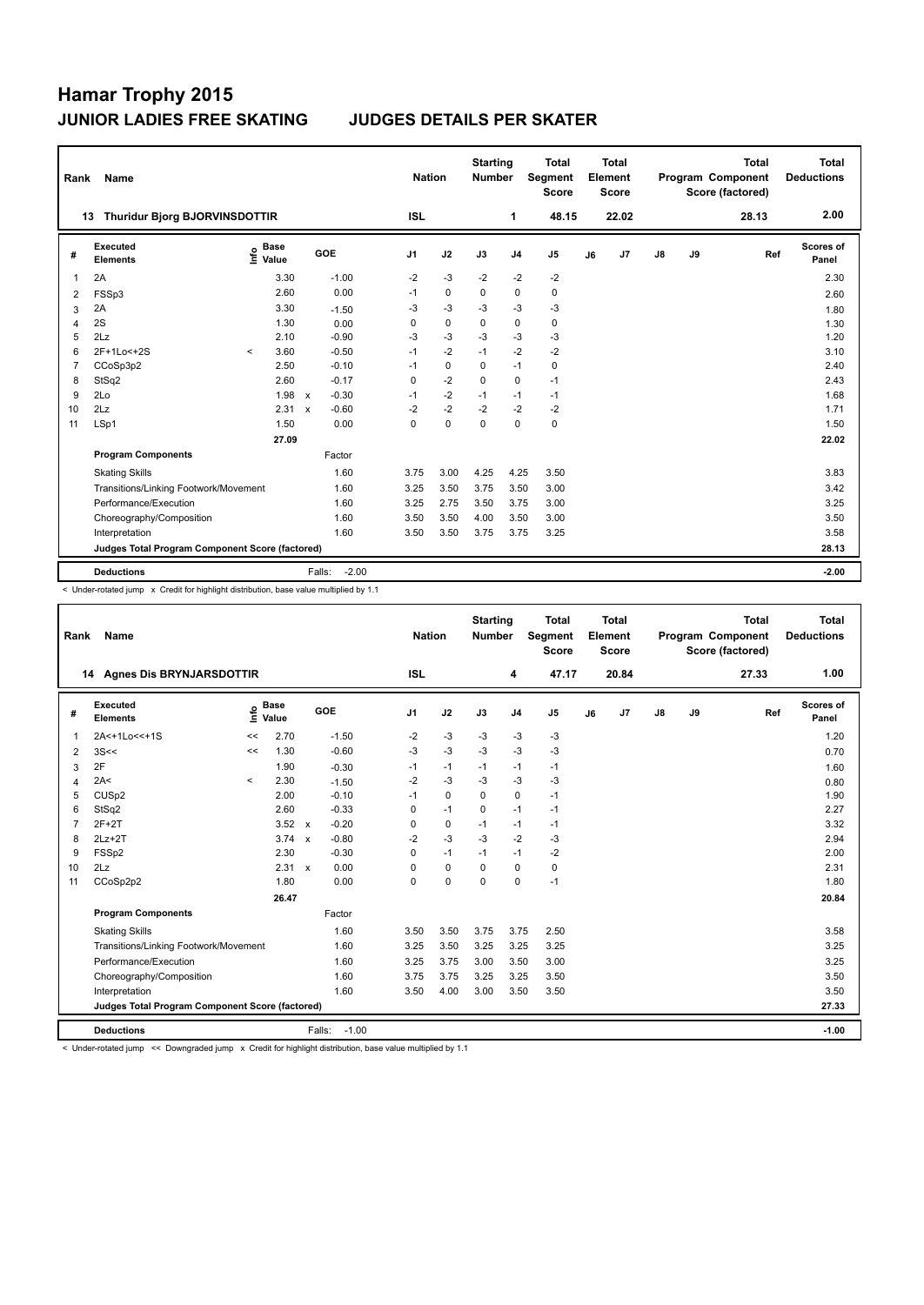| Rank                                            | Name                                  |      | <b>Nation</b>        | <b>Starting</b> | Number            | <b>Total</b><br>Segment<br><b>Score</b> |             | <b>Total</b><br>Element<br><b>Score</b> |                |                | <b>Total</b><br><b>Program Component</b><br>Score (factored) | Total<br><b>Deductions</b> |               |    |       |                    |
|-------------------------------------------------|---------------------------------------|------|----------------------|-----------------|-------------------|-----------------------------------------|-------------|-----------------------------------------|----------------|----------------|--------------------------------------------------------------|----------------------------|---------------|----|-------|--------------------|
|                                                 | Vala Run B. MAGNUSDOTTIR<br>15        |      |                      |                 |                   | <b>ISL</b>                              |             |                                         | 11             | 45.41          |                                                              | 19.42                      |               |    | 27.99 | 2.00               |
| #                                               | Executed<br><b>Elements</b>           | ١nf٥ | <b>Base</b><br>Value |                 | GOE               | J <sub>1</sub>                          | J2          | J3                                      | J <sub>4</sub> | J <sub>5</sub> | J6                                                           | J <sub>7</sub>             | $\mathsf{J}8$ | J9 | Ref   | Scores of<br>Panel |
| 1                                               | 1A                                    |      | 1.10                 |                 | $-0.20$           | $-1$                                    | $-1$        | $-1$                                    | $-1$           | $-2$           |                                                              |                            |               |    |       | 0.90               |
| 2                                               | 3S<<                                  | <<   | 1.30                 |                 | $-0.60$           | -3                                      | $-3$        | -3                                      | -3             | $-3$           |                                                              |                            |               |    |       | 0.70               |
| 3                                               | FCSp3                                 |      | 2.80                 |                 | 0.00              | 0                                       | $\mathbf 0$ | 0                                       | $\mathbf 0$    | $-1$           |                                                              |                            |               |    |       | 2.80               |
| 4                                               | 1Lz+1Lo+2S                            |      | 2.40                 |                 | 0.00              | 0                                       | $\mathbf 0$ | $\Omega$                                | $\mathbf 0$    | $-1$           |                                                              |                            |               |    |       | 2.40               |
| 5                                               | CCoSp3p4                              |      | 3.50                 |                 | $-0.30$           | 0                                       | $-1$        | $-1$                                    | $-1$           | $-1$           |                                                              |                            |               |    |       | 3.20               |
| 6                                               | StSq2                                 |      | 2.60                 |                 | 0.00              | 0                                       | $-1$        | $\Omega$                                | 0              | $\mathbf 0$    |                                                              |                            |               |    |       | 2.60               |
| $\overline{7}$                                  | 2A                                    |      | 3.63                 | $\mathsf{x}$    | $-1.50$           | $-3$                                    | $-3$        | $-3$                                    | $-3$           | $-3$           |                                                              |                            |               |    |       | 2.13               |
| 8                                               | 1Lz                                   |      | 0.66                 | $\mathsf{x}$    | 0.00              | 0                                       | $\mathbf 0$ | $\mathbf 0$                             | 0              | $-1$           |                                                              |                            |               |    |       | 0.66               |
| 9                                               | $1F+2T$                               |      | 1.98                 | $\mathsf{x}$    | 0.00              | $\Omega$                                | $\mathbf 0$ | $\Omega$                                | 0              | $\mathbf 0$    |                                                              |                            |               |    |       | 1.98               |
| 10                                              | 1Lo                                   |      | 0.55                 | $\mathsf{x}$    | 0.00              | 0                                       | $\mathbf 0$ | $\Omega$                                | 0              | $\pmb{0}$      |                                                              |                            |               |    |       | 0.55               |
| 11                                              | LSp1                                  |      | 1.50                 |                 | 0.00              | 0                                       | $\pmb{0}$   | $\mathbf 0$                             | $\mathbf 0$    | $\pmb{0}$      |                                                              |                            |               |    |       | 1.50               |
|                                                 |                                       |      | 22.02                |                 |                   |                                         |             |                                         |                |                |                                                              |                            |               |    |       | 19.42              |
|                                                 | <b>Program Components</b>             |      |                      |                 | Factor            |                                         |             |                                         |                |                |                                                              |                            |               |    |       |                    |
|                                                 | <b>Skating Skills</b>                 |      |                      |                 | 1.60              | 3.50                                    | 3.75        | 4.25                                    | 4.00           | 3.50           |                                                              |                            |               |    |       | 3.75               |
|                                                 | Transitions/Linking Footwork/Movement |      |                      |                 | 1.60              | 3.25                                    | 4.25        | 4.00                                    | 3.50           | 3.00           |                                                              |                            |               |    |       | 3.58               |
|                                                 | Performance/Execution                 |      |                      |                 | 1.60              | 3.00                                    | 3.25        | 3.75                                    | 3.75           | 2.50           |                                                              |                            |               |    |       | 3.33               |
|                                                 | Choreography/Composition              |      |                      |                 | 1.60              | 3.50                                    | 3.75        | 4.00                                    | 3.50           | 3.00           |                                                              |                            |               |    |       | 3.58               |
|                                                 | Interpretation                        |      |                      |                 | 1.60              | 3.25                                    | 3.00        | 3.75                                    | 3.50           | 3.00           |                                                              |                            |               |    |       | 3.25               |
| Judges Total Program Component Score (factored) |                                       |      |                      |                 |                   |                                         |             |                                         |                |                |                                                              | 27.99                      |               |    |       |                    |
|                                                 | <b>Deductions</b>                     |      |                      |                 | $-2.00$<br>Falls: |                                         |             |                                         |                |                |                                                              |                            |               |    |       | $-2.00$            |

<< Downgraded jump x Credit for highlight distribution, base value multiplied by 1.1

| Rank         | Name                                            |         |                      |              |                   | <b>Nation</b>  |                          | <b>Starting</b><br><b>Number</b> |                          | <b>Total</b><br>Segment<br><b>Score</b> |    | <b>Total</b><br>Element<br><b>Score</b> |               |      | <b>Total</b><br><b>Program Component</b><br>Score (factored) |     | <b>Total</b><br><b>Deductions</b> |
|--------------|-------------------------------------------------|---------|----------------------|--------------|-------------------|----------------|--------------------------|----------------------------------|--------------------------|-----------------------------------------|----|-----------------------------------------|---------------|------|--------------------------------------------------------------|-----|-----------------------------------|
|              | Eva Dogg SAEMUNDSDOTTIR<br>16                   |         |                      |              |                   | <b>ISL</b>     |                          |                                  | 5                        | 44.22                                   |    | 19.96                                   |               |      | 26.26                                                        |     | 2.00                              |
| #            | Executed<br><b>Elements</b>                     | Info    | <b>Base</b><br>Value |              | GOE               | J <sub>1</sub> | J2                       | J3                               | J <sub>4</sub>           | J5                                      | J6 | J <sub>7</sub>                          | $\mathsf{J}8$ | J9   |                                                              | Ref | Scores of<br>Panel                |
| $\mathbf{1}$ | 2A<                                             | $\prec$ | 2.30                 |              | $-1.50$           | $-3$           | $-3$                     | $-3$                             | $-3$                     | $-3$                                    |    |                                         |               |      |                                                              |     | 0.80                              |
| 2            | 2Lz                                             |         | 2.10                 |              | $-0.30$           | $-1$           | $-1$                     | $-1$                             | $-1$                     | $-1$                                    |    |                                         |               |      |                                                              |     | 1.80                              |
| 3            | CCoSp                                           |         | 0.00                 |              | 0.00              | ٠              | $\overline{\phantom{a}}$ |                                  | $\overline{\phantom{a}}$ |                                         |    |                                         |               |      |                                                              |     | 0.00                              |
| 4            | 2A<                                             | $\prec$ | 2.30                 |              | $-1.50$           | -3             | -3                       | $-3$                             | $-3$                     | $-3$                                    |    |                                         |               |      |                                                              |     | 0.80                              |
| 5            | $2Lz + 2T$                                      |         | $3.74 \times$        |              | 0.00              | 0              | $\mathbf 0$              | $\mathbf 0$                      | $\mathbf 0$              | $-1$                                    |    |                                         |               |      |                                                              |     | 3.74                              |
| 6            | 2Lo                                             |         | 1.98                 | $\mathsf{x}$ | 0.00              | 0              | $\mathbf 0$              | $-1$                             | $\mathbf 0$              | 0                                       |    |                                         |               |      |                                                              |     | 1.98                              |
| 7            | FSSp2                                           |         | 2.30                 |              | 0.00              | 0              | $\mathbf 0$              | $\Omega$                         | $\mathbf 0$              | 0                                       |    |                                         |               |      |                                                              |     | 2.30                              |
| 8            | StSq2                                           |         | 2.60                 |              | 0.00              | 0              | $\mathbf 0$              | $\mathbf 0$                      | $\mathbf 0$              | 0                                       |    |                                         |               |      |                                                              |     | 2.60                              |
| 9            | 2F+1Lo+1S                                       |         | $3.08 \times$        |              | 0.00              | $\Omega$       | $\mathbf 0$              | $\Omega$                         | $\Omega$                 | $-1$                                    |    |                                         |               |      |                                                              |     | 3.08                              |
| 10           | $2S+2T$                                         |         | 2.86                 | $\mathbf{x}$ | $-0.40$           | $-2$           | -3                       | $-2$                             | $-2$                     | $-2$                                    |    |                                         |               |      |                                                              |     | 2.46                              |
| 11           | <b>USpB</b>                                     |         | 1.00                 |              | $-0.60$           | $-2$           | $-2$                     | $-3$                             | $-1$                     | $-2$                                    |    |                                         |               |      |                                                              |     | 0.40                              |
|              |                                                 |         | 24.26                |              |                   |                |                          |                                  |                          |                                         |    |                                         |               |      |                                                              |     | 19.96                             |
|              | <b>Program Components</b>                       |         |                      |              | Factor            |                |                          |                                  |                          |                                         |    |                                         |               |      |                                                              |     |                                   |
|              | <b>Skating Skills</b>                           | 1.60    | 3.50                 | 3.50         | 3.50              | 3.50           | 3.00                     |                                  |                          |                                         |    |                                         |               | 3.50 |                                                              |     |                                   |
|              | Transitions/Linking Footwork/Movement           |         |                      |              | 1.60              | 3.00           | 4.50                     | 3.50                             | 3.25                     | 3.00                                    |    |                                         |               |      |                                                              |     | 3.25                              |
|              | Performance/Execution                           |         |                      |              | 1.60              | 3.00           | 3.75                     | 2.75                             | 3.25                     | 3.00                                    |    |                                         |               |      |                                                              |     | 3.08                              |
|              | Choreography/Composition                        |         |                      |              | 1.60              | 3.50           | 4.00                     | 3.00                             | 3.25                     | 3.25                                    |    |                                         |               |      |                                                              |     | 3.33                              |
|              | Interpretation                                  |         |                      |              | 1.60              | 3.00           | 3.75                     | 3.00                             | 3.25                     | 3.50                                    |    |                                         |               |      |                                                              |     | 3.25                              |
|              | Judges Total Program Component Score (factored) |         |                      |              |                   |                |                          |                                  |                          |                                         |    |                                         |               |      |                                                              |     | 26.26                             |
|              | <b>Deductions</b>                               |         |                      |              | $-2.00$<br>Falls: |                |                          |                                  |                          |                                         |    |                                         |               |      |                                                              |     | $-2.00$                           |

< Under-rotated jump x Credit for highlight distribution, base value multiplied by 1.1